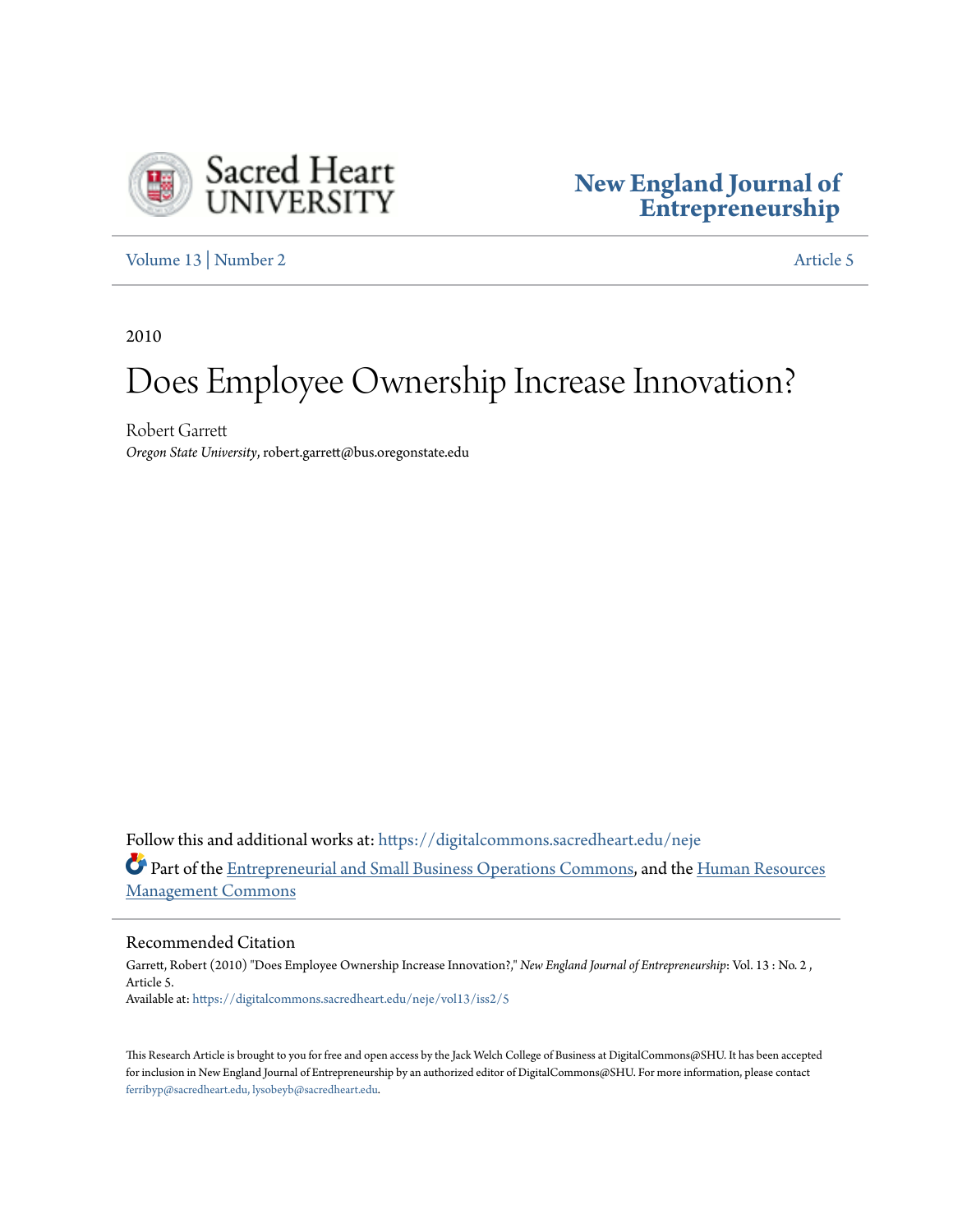# **Does Employee Ownership Increase Innovation?**

#### Robert P. Garrett

**O** *ne way that firms attempt to innovate is through investment in R&D activity. However, there is much beterogeneity in innovations among firms making combarable R&D investments. This article explores emblovinvestment in R&D activity.However, there is much heterogeneity in innovations among firms making comparable R&D investments. This article explores employee ownership's moderating effect on the relationship between R&D intensity and innovative output. The basis for the moderation is that ownership increases motivation and commitment to the innovation agenda of the company, and retains employees' entrepreneurial efforts for internal opportunities. Using hierarchical regression, the data support the hypothesis that employee stock ownership positively moderates the relationship between R&D intensity and innovative output. Implications for future research and practice are addressed.*

Keywords: innovation, employee ownership, corporate entrepreneurship

Innovation is the primary instrument of competition for many firms (Baumol, 2002), and is of central importance to entrepreneurship (Covin and Miles, 1999). Zaltman, Duncan, and Holbeck (1973) defined innovation as "an idea, practice, or material artifact perceived as new by the relevant unit of adoption," and in the context of corporate entrepreneurship, or "intrapreneurship" (Pinchot, 1985), the relevant unit of adoption is the corporation. Schumpeter (1934) places the entrepreneur at the center of "creative destruction," a process wherein radical innovation changes industrial dynamics. Modern researchers continue to accept Schumpeter's identification of entrepreneurship with innovation (Stopford and Baden-Fuller, 1994). Indeed, innovativeness has become widely accepted as a primary characteristic of a firm's "entrepreneurial posture" (Covin and Slevin, 1986; 1991).

Corporate entrepreneurship is an important subfield in entrepreneurship (Schildt, Maula, and Keil, 2005). It is increasingly recognized that entrepreneurial activities are not exclusively the domain of small firms and start-ups, but that larger, more established corporations can also be entrepreneurial (Ahuja and Lampert, 2001). The entrepreneurial activities of corporations have variously been referred to as corporate entrepreneurship (Burgelman, 1983; Zahra, 1993), corporate venturing (Biggadike, 1979), intrapreneuring (Pinchot, 1985), internal corporate entrepreneurship (Jones and Butler, 1992), internal entrepreneurship (Schollhammer, 1982; Vesper, 1984), strategic renewal (Guth and Ginsberg, 1990), and venturing (Hornsby et al., 1993). While each of these manifestations of corporate entrepreneurship have their differences (e.g., corporate ventures result in the establishment of new organizational units for the firm, while strategic renewal does not [Sharma and Chrisman, 1999]), the common element among them all is innovation (Sharma and Chrisman, 1999).

A firm's ability to innovate is becoming increasingly important. Two factors causing this increase in importance are the technological revolution and greater competition in international markets (Lei, Hitt, and Bettis, 1996). Rapid change is part of the new competitive landscape, and many firms are turning to innovation for new value creation (Bettis and Hitt, 1995; Lei et al., 1996). Even in more stable environments, firms use innovation as a way to increase stagnant returns, frequently at the expense of less innovative firms (Utterback, 1994).

One way that firms attempt to innovate is through investment in R&D activity. Greve (2003: 687) asserts that R&D is "the organizational process most directly involved with innovations." By directing resources to R&D activities, firms are attempting to produce new products or processes that will create or enhance a firm's competitive advantage. However, this attempt at innovating is not analogous with the actual production of innovation,and there still remains much heterogeneity in the number of innovations produced by similar firms with comparable R&D expenditures. Recent scholarly work examines this heterogeneity by examining moderators on the relationship between R&D activity and innovation such as firm financing structures (Czarnitzki and Kraft, 2009), external markets (Tishler and Milstein, 2009), and internal capabilities and external partnerships (Su, Tsang, and Peng, 2009). However, there is a paucity of research investigating employee ownership plans as a determinant of innovation.

The extant research on employee ownership predominantly focuses on corporate control mechanisms (e.g., French, 1987), firm performance (e.g., Trebucq, 2004), and monitoring by outside blockholders (e.g., Park and Song, 1995). While these are important outcomes for firms, and are frequently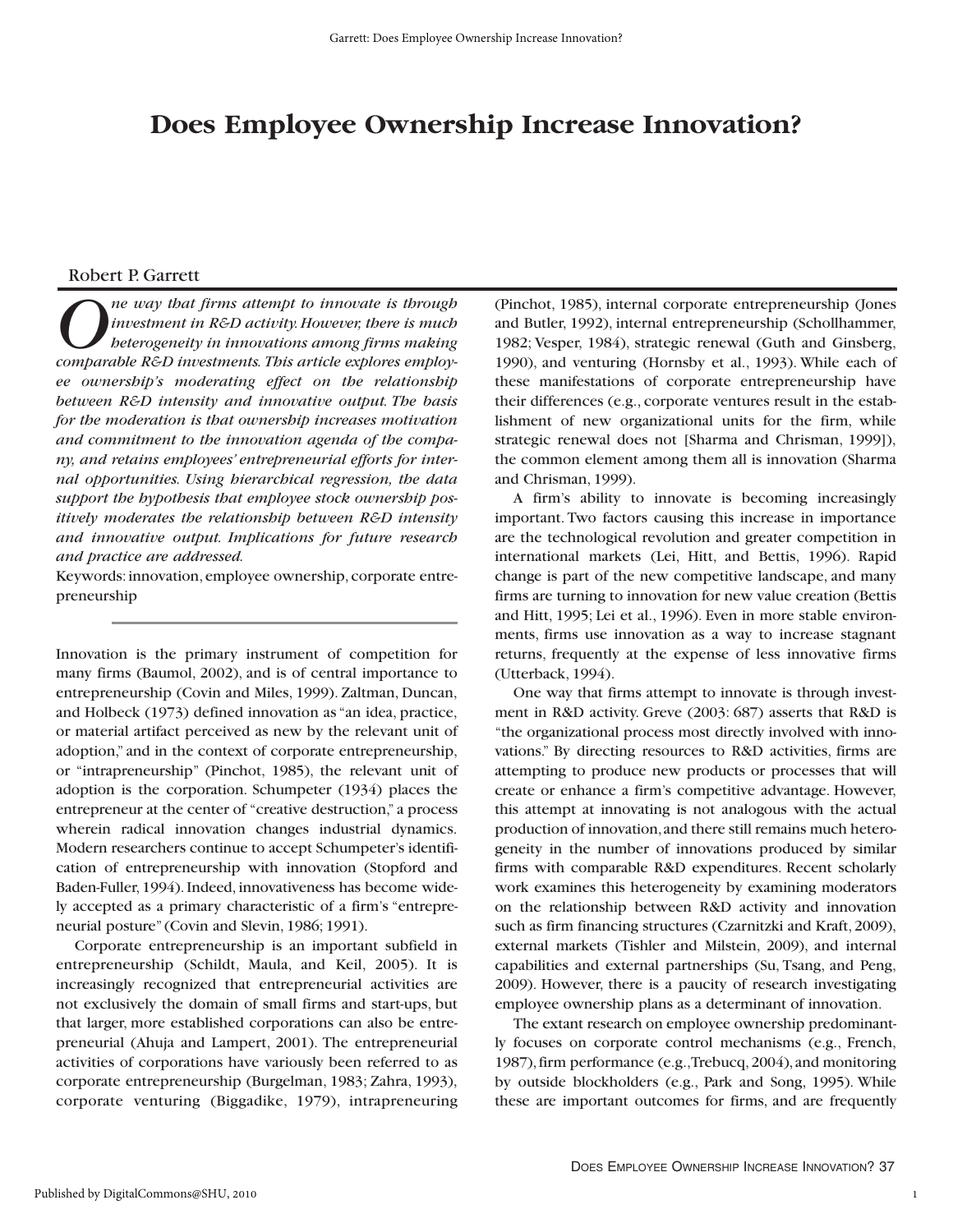studied by scholars in the field of strategic management, more conceptually proximate variables to employee ownership regarding entrepreneurship and innovation are left underexplored in the "black box" or previous research on the topic. Indeed, the work of Gamble (2000) looks inside the black box to explore managerial commitment to innovation dependent on Employee Stock Option Plan (ESOP) concentration, and Long (1980) investigates how job attitudes change under employee ownership, but any link between employee ownership and increases in innovation has been left unexplored. Such a link, if it exists, would be conceptually interesting to researchers investigating HRM systems and corporate entrepreneurship as well as practically interesting to firm managers seeking to maximize their R&D investments.

This article explores employee ownership as a moderator of the relationship between R&D expenses and innovativeness in an attempt to explain some of the aforementioned heterogeneity. Employee ownership, measured by profit sharing and ESOPs, has been investigated by researchers considering how to create an "entrepreneurial spirit" within a company (Denton, 1993). This "spirit" is a sense that employees are working for themselves instead of for somebody else. When employees feel they have a stake in the business, they are more likely to have an entrepreneurial spirit and the sense that they can directly affect the success of the business (Denton, 1993).

Thus,firms use employee ownership as one mechanism to increase employee commitment to the firm. To the extent that employees become owners of the company, and their own personal financial performance becomes tied to the financial performance of the company, they become more committed to being productive workers within the company. Previous research has identified individual-level commitment as an important factor in R&D effectiveness (van der Bij, Song, and Weggeman, 2003). As individual commitment increases, R&D effectiveness also increases.

Additionally, this article proposes that stock ownership also serves as a substitute for the potentially large gains that may come from independent entrepreneurial ventures. Often, the best employees within a firm recognize opportunities outside the firm to which they may be attracted, and may desire to leave the firm to pursue those opportunities. While risky, those opportunities have large potential payoffs. The underlying supposition of this article is that firms use stock ownership as a substitute for entrepreneurial rewards: by holding ownership in the company, employees are rewarded financially for their hard work inside the firm.They are then less likely to engage in external entrepreneurial activities, and more likely to keep their innovative energies directed within the firm.

There has been much previous work examining the direct effect of employee stock ownership on firm performance

(Park and Song, 1995;Trebucq, 2004), but there is a paucity of research exploring the relationship of employee stock ownership with the more proximal concept of innovation. Many of the studies on employee stock ownership focus on ESOPs (employee stock ownership plans) as entrenchment tools that management uses to prevent acquisition. Park and Song (1995) were able to show positive effects of ESOPs on longterm firm performance when the ESOP functioned efficiently as a monitoring mechanism against managerial entrenchment. The current article is an effort to shorten the causal chain by studying a variable more proximal to employee stock ownership, namely innovation. While it is clear from earlier studies that employee stock ownership does affect firm performance, it is unclear how it affects firm performance. This research attempts to show that employee stock ownership moderates the relationship between R&D intensity and number of innovations, and offers arguments of how and why this moderating effect operates. Since previous research has found a link between innovation and firm performance (Franko, 1989; Porter, 1990), I believe that by demonstrating the moderation of employee ownership on innovation, this research provides a bit more insight into the relationship between employee ownership and firm performance.

This article proceeds as follows.First,I develop arguments and propose hypotheses regarding the relationship between R&D intensity and innovation, and the role of employee ownership as a moderator in this relationship. Then, I discuss the methods of how these hypotheses were investigated. This is followed by a presentation of the results, and finally I discuss the conclusions of this study along with implications for future research and practical application.

# **Using Employee Ownership to Explain Innovation Differences**

# *R&D Intensity and Innovation Production*

R&D expenditures have long been recognized as an input firms use to develop new and valuable technology resources (Dierickz and Cool, 1989; Grabowski and Vernon, 1990). In order to develop these technology resources, firms are often required to make sustained investments is R&D (Vassolo, Anand, and Folta, 2004; Ethiraj et al., 2005). Over time, firms with greater investments in R&D should be able to accumulate more valuable technology resources, creating the means by which further innovations can be produced. Knowledgebased resources typically develop in a path-dependent manner (Kogut and Zander, 1992), so investments made consistently over time contribute to the development of firm capabilities (Berry and Taggart, 1994; Helfat and Peteraf, 2003), such as the innovative capability of the firm. R&D expenses contribute to the development of technology resources within a firm,and these technology resources are used toward the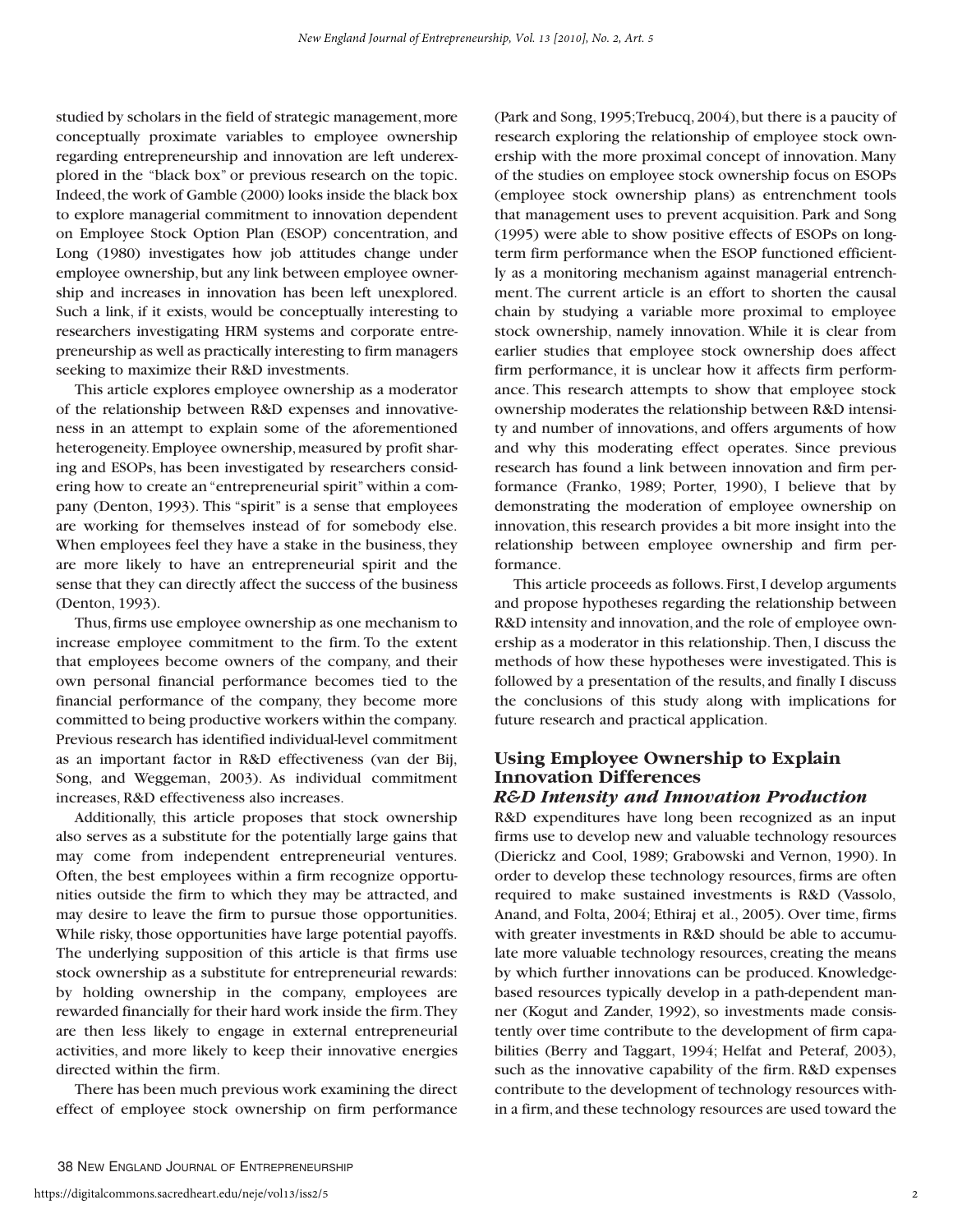production of innovative outcomes within the firm. Thus framed, the argument made here is not for direct correlation between R&D expenses and innovations. The argument recognizes that firms do not have equal capabilities (Helfat and Peteraf, 2003), but that R&D expenditures can contribute to building innovation capabilities, and that a main effect between R&D expenses and innovations, though not perfectly correlated, will exist.

# **Hypothesis 1: The size of a firm's financial investment in R&D is positively related to the number of innovations produced within that firm.**

As earlier discussed, similar hypotheses have been previously explored and supported,but this hypothesis is essential to the development of the rest of this article, and so it is included here. Employee ownership is next explored as a moderator of the relationship between R&D intensity and innovation.

# *The Moderating Effect of Employee Ownership*

There are a variety of ways in which a company can create ownership among its employees. Among these are cooperatives where the firm is wholly owned by its employees, and Employee Stock Ownership Plans (ESOPs), which are qualified retirement plans that award a fraction of firm ownership to its employees, giving them residual claims and voting rights (Park and Song, 1995). In addition to these more visible methods of employee ownership where the plan deals solely in the stock of the company, there are also more diversified plans where the contributions of the employee and the company may be directed to company stock among many other diversified choices (e.g., 401-k's, company savings plans, stock bonus plans).

Employee ownership can significantly affect the relationship between employees and the organization in which they work (Frolich et al., 1998). Long (1980: 727) suggested that "employee ownership operates by first affecting organizational identification, viewed as three interrelated phenomena (Patchen, 1970; Rotondi, 1975): (a) feelings of shared characteristics and common goals,(b) feelings of "belongingness"or solidarity with the organization,and (c) support of the organization or loyalty."The third of these phenomena is labeled "commitment," and is "expected to lead to various behaviors supporting the organization, such as decreased turnover, absenteeism, and grievances, *increased willingness to innovate,* and the like" (Long, 1980: 727, italics added for emphasis). From a financial perspective, employee ownership provides very real financial consequences to the employees. Under circumstances of organizational decline or failure, the employee owner is put in a position of risk, but the survival

and growth of the firm provide valuable financial outcomes (Pierce,Rubenfeld,and Morgan,1991).These gains and losses have an influence on the employees' commitment to the organization by motivating them to do what they can to ensure the financial success of the firm.From a psychological perspective, employee owners, as "dual" stakeholders, should experience increased intrinsic involvement in their task due to a greater sense of ownership (Paul, Ebadi, and Dilts, 1987; Pierce et al., 1991).They are also more likely to identify with, and develop a sense of belonging for,the organization (Pierce et al.,1991).Finally,employee owners are more likely to have positive interactions with coworkers, assist coworkers, and function more effectively as a team because they collectively own and control the organization (Frolich et al., 1998).This willingness to innovate, as it develops, is not to be confused with the ability to innovate. Willingness to innovate may result in more innovation attempts, but only when used in conjunction with innovation capabilities may it result in actual innovative outputs.

In addition to increased commitment, employee ownership may contribute to increased intrapreneuring (Pinchot, 1985) as a substitution for individual entrepreneurship. Employees are becoming more knowledgeable, more educated, and more demanding of their work environment. For the most part, these traits are very desirable in a firm's employees, but at the same time, employees are also becoming less loyal, more mobile, and more willing to change jobs or start their own companies. For these highly capable employees, there is certainly risk in undertaking an entrepreneurial endeavor, but the pay-off is potentially unbounded. Firms use employee stock ownership to compete with these entrepreneurial impulses of its employees. By making employees owners, the company is building a reward system for efforts that benefit the firm instead of the individual.Additionally, as owners, employees perceive that they are working for themselves rather than for someone else, so they begin to feel that they have more control over their lives and the benefits they will receive for their hard work (Frolich et al., 1998).Thus, the company is able to retain the most innovative people who might otherwise be tempted to leave the firm.

Finally, employee ownership also serves as an alignment mechanism. Employees who control large blocks of stock may be more likely than other stockholders to influence management for improved long-term financial performance (French, 1987). They are in a better position than others to monitor managerial decisions because of their proximity to management and their familiarity with company operations (Gamble, 2000). Perhaps most important in the context of innovation, they have an enhanced incentive to monitor the performance of coworkers (Bowles and Gintis, 1993). Such monitoring is expected to reduce wasteful R&D spending. For all these reasons, the following hypothesis is presented: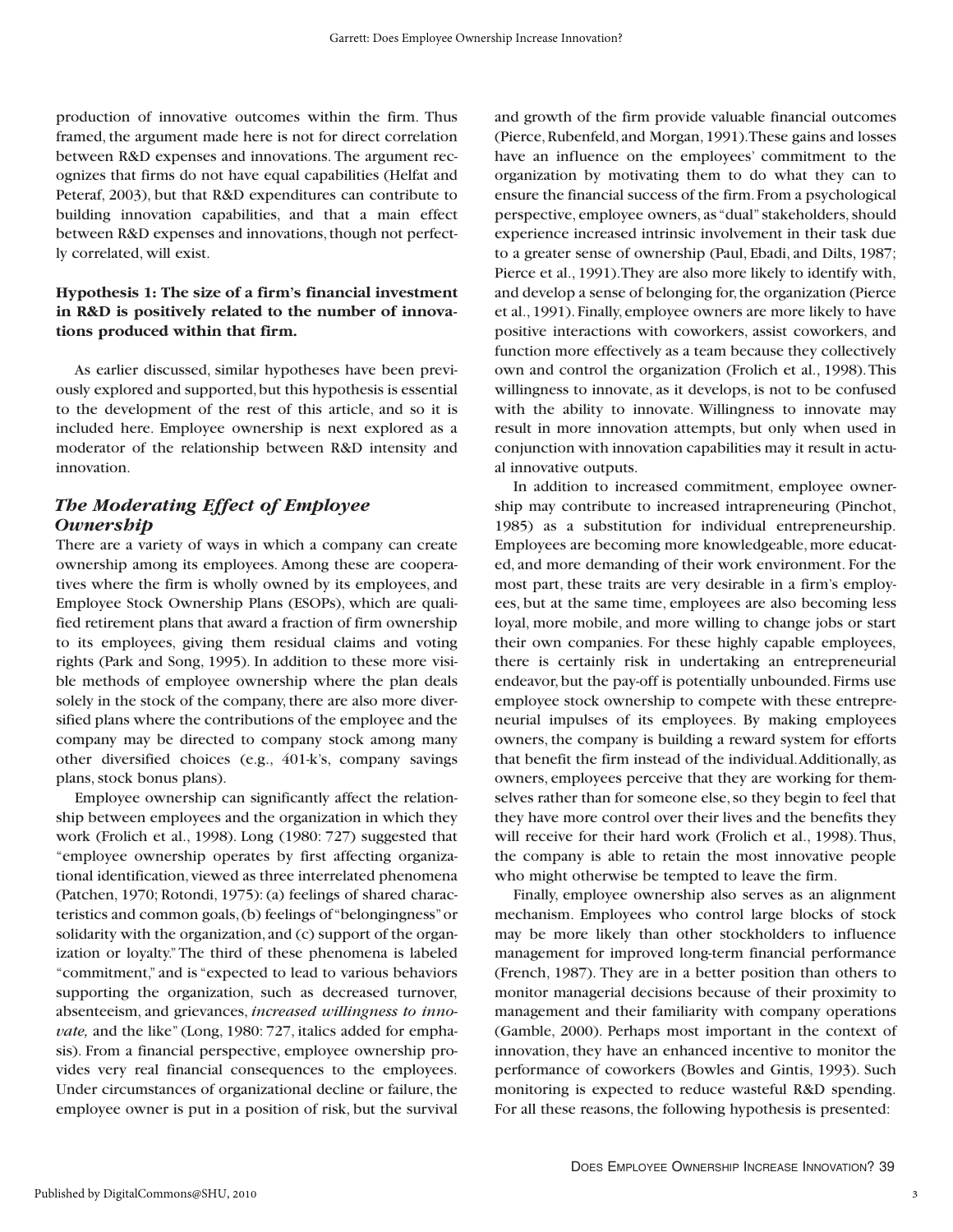**Hypothesis 2: Employee ownership positively moderates the effect of R&D intensity on the number of innovations produced.**

# **Testing the Hypothesis** *Sample*

The sample for this study is publicly traded, high-technology firms. High-technology firms were chosen because of the relevance of both innovation and employee ownership. First, high-tech firms are very likely involved in producing innovations because their industry demands it in order to be competitive, profitable, or even to survive (Burgelman and Valikangas, 2005). Second, many high-tech firms are beginning to use stock ownership plans as part of their compensation package (Pugh, Jahera, and Oswald, 2005).

A list of high-tech industries is published at the AeA website (http://www.aeanet.org/Publications/IDMK\_definition. asp). AeA's definition of high-tech industries includes hightech manufacturing (SIC codes 357, 365, 366, 367, 381, 382, 384, and 386) and high-tech services (SIC codes 481, 482, 484,489,and 737).COMPUSTAT was used to identify all firms operating in high-technology manufacturing industries from 1999–2004. The search was further restricted to companies having more than 500 employees during the time frame selected. By selecting only firms with 500 or more employees, it was hoped that predictable (small) size-related biases on the research variables might be avoided (e.g., smaller firms often innovate as a niche-seeking activity to an extent greater than larger firms [Fiegenbaum and Karnani, 1991]). Additionally, mid-sized and larger firms were targeted for research because prior evidence (e.g., von Hippel, 1977; Klavans, Shanley, and Evans, 1985;Thornhill and Amit, 2001) suggests that corporate innovation tends to be more pervasive among firms with more substantial resource bases. A total of 263 companies were identified in COMPUSTAT that matched the criteria for industry, time frame, and employees.

Data were collected on employee stock ownership, innovation output, and firm financial information. Availability of these data further limited the sample because not all firms participate in employee ownership programs, or they do not report their participation. The 11-k filing with the SEC is the document used to report on employee ownership plans, and these reports include information on all plans (ESOPS, company savings plans, stock bonus plans, etc.) offered by the company, as well as all investments made by the plans. However, because it is impossible to distinguish between companies not participating in ownership plans and companies that do participate but do not report it (for example, Apple Computers reports an employee stock ownership participation on their company website, but their 11-k was not available publicly), the hypotheses were tested only within the group of companies for which the 11-k was available.

#### *Measures*

**Dependent variable.** Innovative output was measured using patent counts for each company in the sample. This information is available at the website of the U.S. Patent and Trademark Office (www.uspto.gov). Patents represent the discovery of a product or process perceived as new by the organization. There are potential limitations of using patent data; namely, that it does not address the importance or radicalism of the innovation. However, a longlasting precedent has been established in the literature for using patent information (Lei et al., 1996) as a proxy for innovation.

Because the patent approval process can often take a significant amount of time (as much as three years),and because employee ownership in one year is unlikely to produce patented innovations in the same year (due to the pathdependent nature of innovations), employee stock ownership data was gathered for the year 1999, and patent data was gathered from 2003.

**Independent variable.** R&D intensity is measured by R&D expenses as a percentage of sales according to Coff (2003). The firm financial information—R&D expenses and sales in 1999—was obtained from COMPUSTAT. The variable of R&D intensity was lagged back to 1999 because of the anticipated delay between investment in R&D and the actual award of a patent.Because R&D investments lead to stocks of knowledge that are built up over time, and because the patent award process can take two or three years from the date of patent application, a four-year lag (1999–2003) seemed appropriate. As a test, additional data on the independent variable was gathered for the years 1997, 1998, 2000, and 2001. The results, discussed later in this article, were robust across lags of varying lengths of time, though the six-year lag yielded reduced significance of the results. The three-year average from 1998–2000 was also used as a check (Krishnan, Tadepalli, and Park, 2009), and the results were also robust.

**Moderator variable.** Information on employee stock ownership is available in 11-k filings with the SEC. The variable used from this information was company stock held per employee.

**Control variables.** Control variables were chosen based on their anticipated effects on both the independent and dependent variables. By controlling for these effects, the likelihood that there exist alternative explanations for the variation in innovative output was minimized. All of the following control variables were measured contemporaneously with stock ownership in the year 1999: size measured by number of employees, age, industry, total assets, and sales.

#### *Analysis*

Of the 263 companies in the sample, data on employee stock ownership was available for 77 (29.3%). On average, the firms in the sample had 140 patents in 2003, 18,000 employees,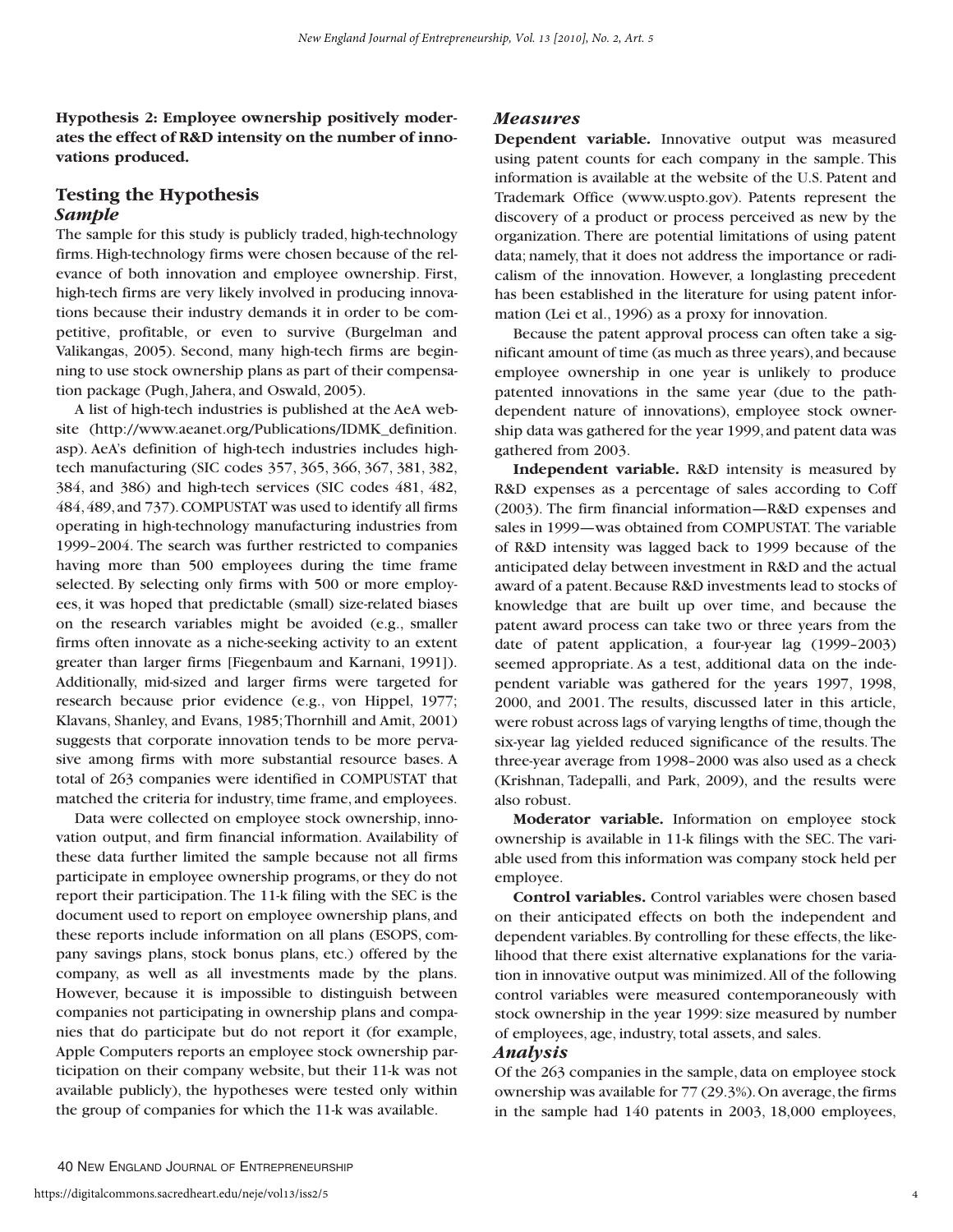sales of \$4.5B, R&D expenses of \$390M, and total employee savings plan holdings of \$930M in 1999. ANOVA tests were conducted to determine if the companies reporting employee stock holdings in 11-k forms were different from the ones that did not file 11-k forms in the sample. There was no significant difference between the companies on R&D as a percentage of total sales. However, the companies were significantly different on number of employees and age, with the companies providing 11-k filings being larger and older on average than companies that did not file an 11-k.

To test the hypotheses, hierarchical regression analysis was employed. The raw variables gathered, however, were not normally distributed,and therefore were not immediately suitable for use in regression analysis without first transforming them. When variables possess unequal error variances and nonnormality of the error terms, a transformation may be applied to allow a model with an otherwise complex, curvilinear response function to be expressed as a simple linear regression model (Kutner, Nachtsheim, and Neter, 2004). Patents, employees, assets, sales, R&D as a percentage of sales, and stock ownership per employee were all transformed using the natural logarithm—one of the transformations recommended by Kutner et al. (2004)—which resulted in a normal distribution for all these variables. Following the guidelines of Aiken and West (1991), the interaction terms were created by mean-centering the original variables and then calculating the interaction term in order to deal with potential problems of colinearity. The VIFs (variance inflation factors) after meancentering were no greater than 1.4, which is well within the standards of acceptability;a maximum VIF under 10 is an indication that multicollinearity is likely not unduly influencing the least squares estimates (Kutner et al., 2004).

## **Results**

The means, standard deviations, and correlations for the research variables are shown in Table 1. The largest correla-

tions are between the control variables representing employees, assets, and sales. This is to be expected because they are all, in fact, related to firm size. However, for the purposes of this study, they are each controlling for separate effects. Even if they do all correlate to firm size, this at least represents a very conservative approach to the regression. Other than these three variables, there do not appear to be additional correlations that raise the concern of multicolinearity.

Table 2 shows the results of the hierarchical regression analysis. As part of these regressions, multicolinearity was checked, the residuals were analyzed, variance inflation factors were determined, and the Durbin-Watson test for autocorrelation was run ( $D = .672$ , n.s.). The procedure used for running these tests is according to Kutner et al. (2004). After transforming the number of patents by the natural logarithm, the results of these tests fell well within the range of acceptability, and so the analysis does not suffer from violations of the assumptions of regression.

After the first step of including the control variables in Model 1,I added R&D intensity to test hypothesis one (Model 2).After doing so, I found a strongly significant positive relationship with innovative output ( $p < .01$ ). Also, the change in R2 from Model 1 to Model 2 was  $.041$  ( $p < .01$ ). The strongly significant beta for R&D intensity, coupled with a significantly increased explanatory power of the model allows for the conclusion that hypothesis 1 is strongly supported. This is consistent with expectations based on previous studies investigating the relationship between R&D intensity and innovation, and is evidence that sampling only firms that have stock ownership plans has not affected the basic relationship.

The moderator variable and the interaction term were then added to the regression equation in Model 3. The variable for company stock per employee was not significant, but the interaction term with R&D intensity was ( $p < .05$ ). The change in R2 for the model was marginally significant ( $p < .1$ ).

| Table 1. Means, Standard Deviations, and Correlations Among Study Variables |         |           |         |        |          |          |     |     |  |
|-----------------------------------------------------------------------------|---------|-----------|---------|--------|----------|----------|-----|-----|--|
| Variable                                                                    | Mean    | Std. Dev. |         | 2      | 3        | 4        | 5   | 6   |  |
| 1. Log patent                                                               | 3.26    | 2.11      |         |        |          |          |     |     |  |
| $2.$ Age                                                                    | 25.13   | 12.45     | .16     |        |          |          |     |     |  |
| 3. Log employ                                                               | 1.99    | 1.44      | $.72**$ | $.23*$ |          |          |     |     |  |
| 4. Log assets                                                               | 7.22    | 1.68      | $.78**$ | .18    | $.93*$   |          |     |     |  |
| 5. Log sales                                                                | 7.23    | 1.59      | $.78**$ | .17    | $.95***$ | $.95***$ |     |     |  |
| 6. Log RD/sales                                                             | $-2.63$ | 2.40      | $.30**$ | $-.02$ | $-.01$   | .14      | .05 |     |  |
| 7. Log stock/emp                                                            | 7.56    | 0.79      | $.38**$ | .15    | $.31*$   | $.40**$  | .33 | .20 |  |

 $p < .05$ 

\*\*  $p < .01$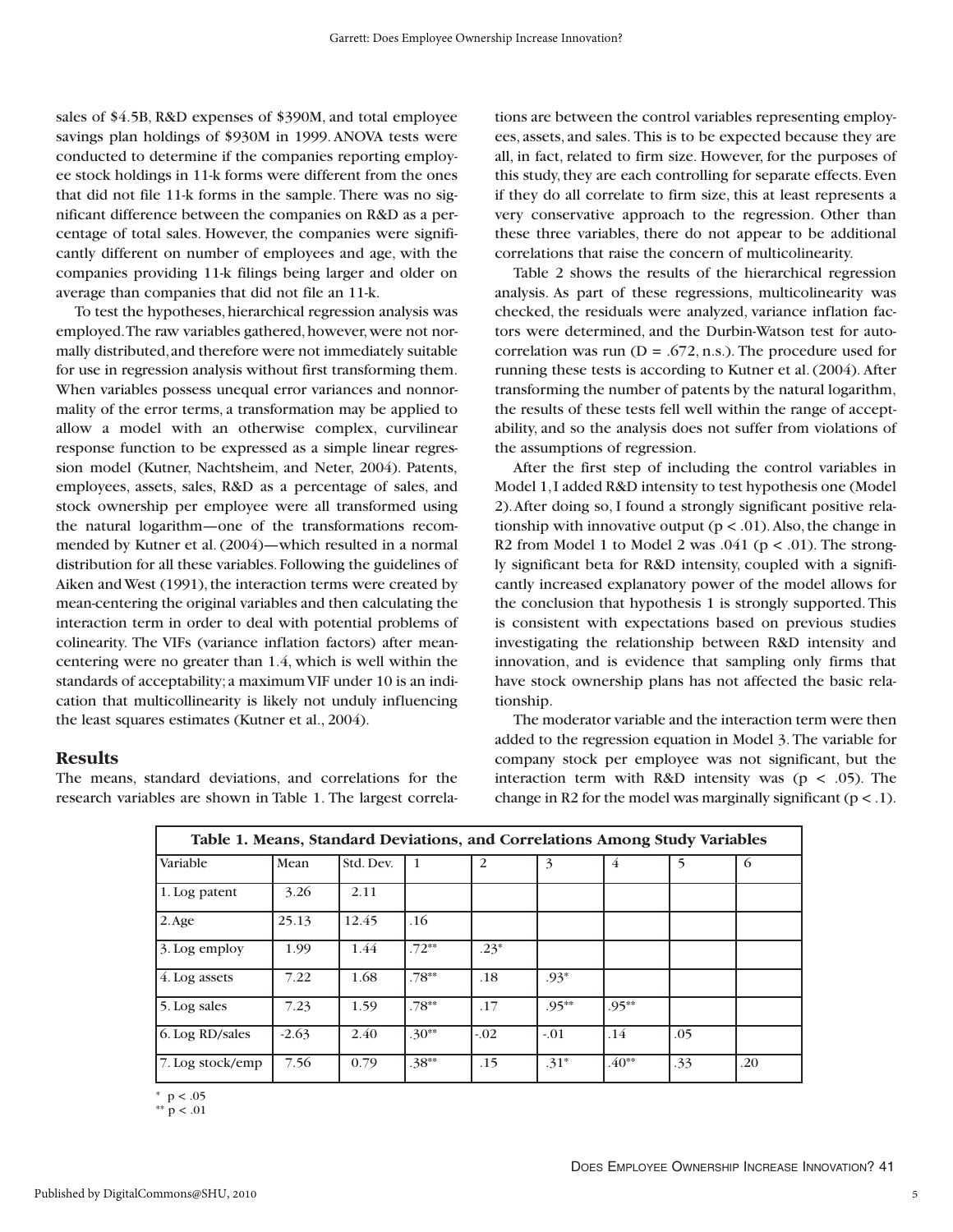| <b>Table 2. Regression Results</b> |                  |           |             |  |  |  |  |  |
|------------------------------------|------------------|-----------|-------------|--|--|--|--|--|
| Dependent Variable: Log of Patents |                  |           |             |  |  |  |  |  |
|                                    | Model 1          | Model 2   | Model 3     |  |  |  |  |  |
| Step 1: Controls                   |                  |           |             |  |  |  |  |  |
| Industry dummy 1                   | .030             | .015      | .035        |  |  |  |  |  |
| Industry dummy 2                   | .067             | .032      | .005        |  |  |  |  |  |
| Age                                | .067             | .057      | .062        |  |  |  |  |  |
| Log employees                      | $-435^{\dagger}$ | $-218$    | $-337$      |  |  |  |  |  |
| Log assets                         | $.495*$          | .223      | .081        |  |  |  |  |  |
| Log sales                          | $.707*$          | $.753*$   | $.987**$    |  |  |  |  |  |
|                                    |                  |           |             |  |  |  |  |  |
| Step 2: Independent                |                  |           |             |  |  |  |  |  |
| Log RD/Sales                       |                  | $.223**$  | $.214**$    |  |  |  |  |  |
|                                    |                  |           |             |  |  |  |  |  |
| Step 3: Moderator                  |                  |           |             |  |  |  |  |  |
| Log stock/employee                 |                  |           | .075        |  |  |  |  |  |
|                                    |                  |           |             |  |  |  |  |  |
| Step 4: Interaction term           |                  |           |             |  |  |  |  |  |
| Stock/employee x RD/sales          |                  |           | $.151*$     |  |  |  |  |  |
|                                    |                  |           |             |  |  |  |  |  |
| Model $R^2$                        | .643             | .684      | .706        |  |  |  |  |  |
| Adjusted $R^2$                     | .613             | .652      | .666        |  |  |  |  |  |
| Model $F$                          | 21.036***        | 21.345*** | $17.847***$ |  |  |  |  |  |

a Standardized regression coefficients are reported.

 $* \, p < .05$ 

 $*$   $p < .01$ 

\*\*\*  $p < .001$ 

Overall, hypothesis 2 is supported by the data. Figure 1 presents a graphical representation of what this relationship looks like in the data.

## **Conclusions**

The reality of the current competitive environment dictates that firms must innovate, but they must also make efficient investments with their resources.R&D expenditures are a traditional tool that companies use in the hope of developing innovation, but this article demonstrates that innovating is not solely a function of investing in R&D. In order to become and remain competitive, companies must innovate and find ways to use their resources to their maximum potential. One way they can do this is by making sure the employees are motivated and committed to the organization. This research shows support for the argument that they become motivated and committed to the extent that they participate as owners in the company.

This study contributes to the existing literature on innovation by testing a moderator on the relationship between R&D and innovative outputs. Few moderators on this main-effect relationship have been explored, and future researchers may wish to consider additional potential moderators. Such



**Figure 1. Employee ownership as moderator of the relationship between R&D intensity and innovative output**

efforts would result in important practical implications for firms because it would allow them to make better use of their R&D expenditures.

This study also makes a contribution to the employee stock ownership literature. Many studies have found a link between employee ownership and firm financial performance (Long, 1980; Park and Song, 1995; Trebucq, 2004), but this is the first study that explores it as a determinant of innovative output. This research attempts to show that, by affecting the employees' motivation and commitment, employee ownership can advance the innovation agenda of the firm by acting as a moderator of the relationship between R&D intensity and innovative output. By producing more innovations, firms are able to create and maintain competitive advantages that ultimately have a positive impact on firm financial performance.

The results of this study also have some important managerial implications. Managers infrequently have limitless resources and money they can invest in R&D with the hope that they will somehow produce innovations. Instead, managers have to determine how to get the most out of their limited investment. One way to increase this input-output efficiency is to create mechanisms that motivate and commit the employees to their organization.One way to create this motivation and commitment is through company ownership.

Several limitations to this study should be considered. First, although a growing number of studies argue that the more patents a firm possesses the more intensive the firm's innovative activities may be (Patel and Pavitt, 1987; Frame and Narin, 1990: Acs, Anselin, and Varga, 2002), the use of patent data in research does not fully capture other ways in which a firm may behave innovatively. For example, while Kuratko, Covin, and Garrett (2009) tie internal corporate venturing—the creation of new business units—to a strategy of innovation, internal corporate venturing does not necessarily

 $p < .10$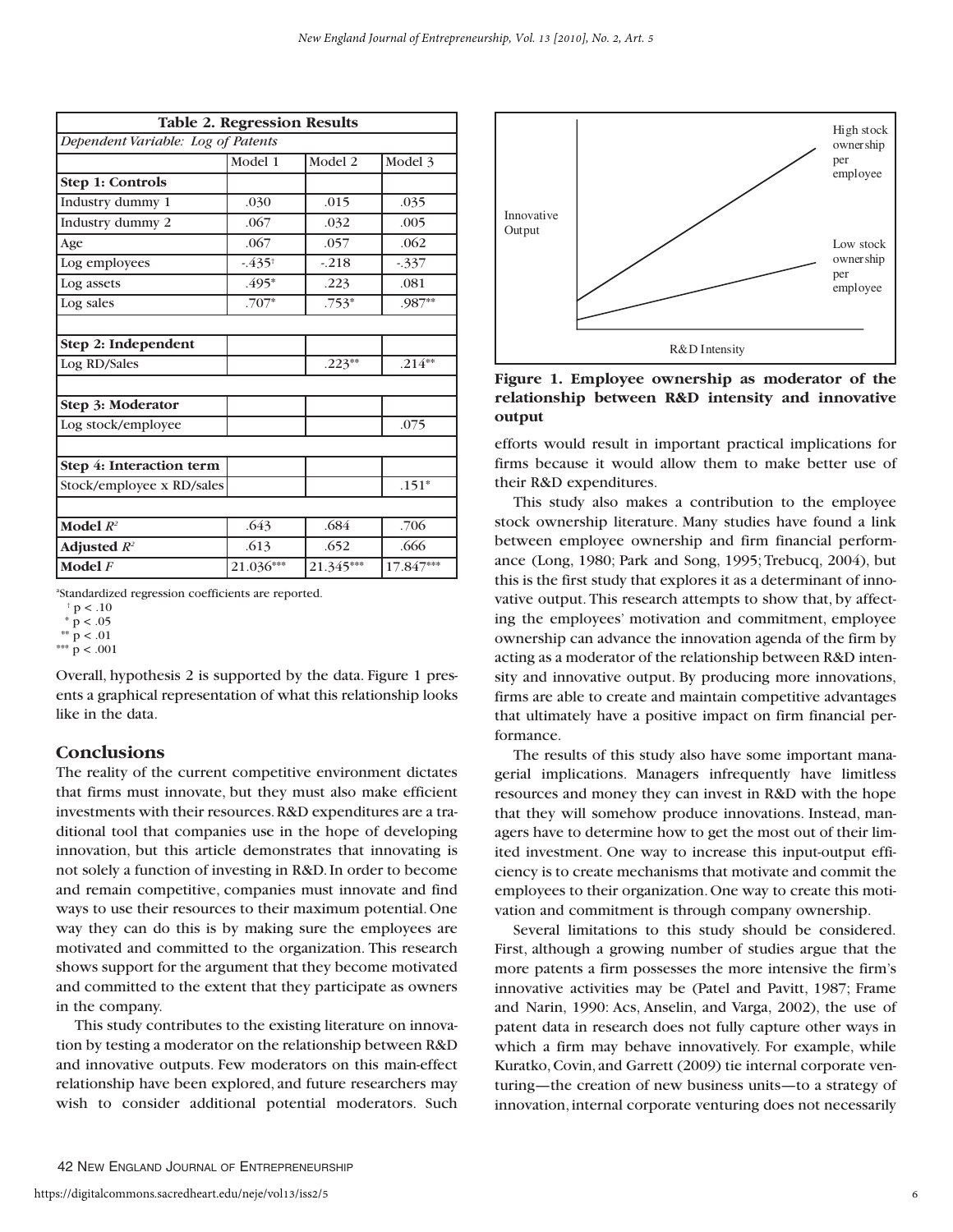presuppose that patents will be among the outcomes of the venture(s). However, using patent counts has a clear, intuitive appeal as a measure of a firm's innovations outputs (Chin et al.,2009).Future researchers may consider gathering primary data from the firms themselves to address a more complete portfolio of innovation within the firm.

Additionally, about 70 percent of the sample was eliminated because those firms did not report 11-k filings to the SEC. From their own web pages, it is apparent that some of those firms do, in fact, have employee stock and savings plans, but this information is not available through public SEC data. This imposes the additional limitation of whether the sample is representative and unbiased. Although a statistical analysis determined that the firms filing 11-k's were no different from those that did not file, future research might improve upon this limitation by collecting primary data on employee stock ownership from each firm in the sample. Additionally, future research should consider alternative forms of employee incentive programs; this could leave to ANOVA testing to compare which incentive programs lead to the highest levels

of innovation within a firm.

Finally,due to the secondary nature of the data used in this study, there was no empirical test of the path assumed by the study; namely, that a firm's use of an ESOP generates employee innovative behavior, and then that those behaviors generate innovative outcomes for the firm. Indeed, innovation capabilities of the firm are likely to moderate the latter direct effect in such a path. Future research may consider gathering primary data on these important constructs to validate this path. Such a path, though beyond the scope of the current study, would be important to future research directions on this topic.

The intersection of the literatures of innovation and employee stock ownership appears to be a promising area of research. This article is one of the first within that intersection, and future research should be encouraged to explore it further. It has the advantages of causal proximity within its variables, strong theories available, and important managerial implications.

### **References**

- Acs, Z. J.,Anselin, L., and Varga,A. (2002). Patents and innovation counts as measures of regional production of new knowledge. *Research Policy,* 31(7): 1069–1085.
- Ahuja, G., and Lampert, C. M. (2001). Entrepreneurship in the large corporation:A longitudinal study of how established firms create breakthrough innovations. *Strategic Management Journal,* 22(6): 521–534.
- Aiken, L. S., and West, S. G. (1991). *Multiple regression:Testing and interpreting interactions.* Newbury Park, CA, Sage.
- Baumol,W. J. (2002). *The free-market innovation machine*. Princeton, NJ: Princeton University Press.
- Berry, M., and Taggart, J. (1994). Managing technology and innovation:A review. *R&D Management,* 24: 341–353.
- Bettis, R.A. and Hitt, M.A. (1995). The new competitive landscape. *Strategic Management Journal,* 16: 7–19.
- Biggadike, R. (1979). The risky business of diversification. *Harvard Business Review*, 57(3): 103–111.
- Bowles, S., and Gintis, H. (1993). Agency theory and the democratic firm, in Bowles, S., Gintis, H., and Gustaffson, B. *Markets and Democracy*, Cambridge: Cambridge University Press.
- Burgelman, R.A. (1983). Corporate entrepreneurship and strategic management: Insights from a process study. *Management Science,* 29: 1349-1364.
- Burgelman, R.A., and Valikangas, L. (2005). Managing internal corporate venturing cycles. MIT Sloan *Management Review,* 46(4): 26–34.
- Chin. C.L., Chen,Y.J., Kleinman, G., and Lee, P. (2009). Corporate ownership structure and innovation: Evidence from Taiwan's electronics industry.*Journal of Accounting, Auditing & Finance,* 24(1): 145–175.
- Coff, R. (2003). Bidding wars over R&D intensive firms: Knowledge, opportunism, and the market for corporate control. *Academy of Management Journal,* 46: 74–85.
- Covin, J. G., and Miles, M. P. (1999). Corporate entrepreneurship and the pursuit of competitive advantage. *Entrepreneurship Theory and Practice,* 23(3): 47–63.
- Covin, J.G., and Slevin, D. P. (1986). The development and testing of an organizational-level entrepreneurship scale, in Ronstadt R., Hornaday, J., Peterson, R. and Vesper, K.H. (eds.), *Frontiers of Entrepreneurship Research,* Babson College,Wellesley, MA, pp. 628–39.
- Covin. J. G., and Slevin, D. P. (1991).A conceptual model of entrepreneurship as firm behavior, *Entrepreneurship:Theory and Practice,* 16(1): 7–24.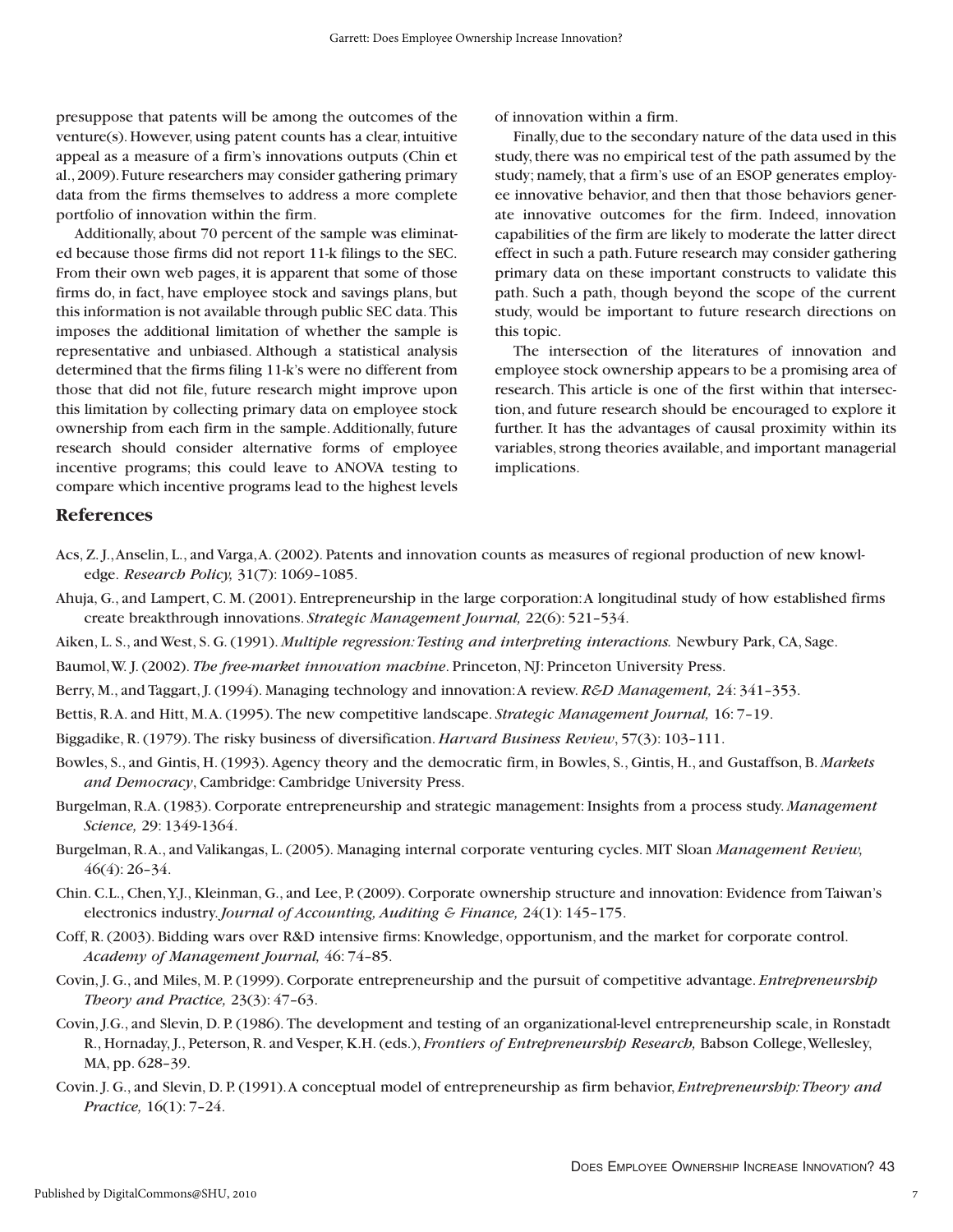- Czarnitzki, D., and Kraft, K. (2009). Capital control, debt financing and innovative activity.*Journal of Economic Behavior and Organization,* 71(2): 372–383.
- Denton, D.K. (1993). Entrepreneurial spirit, *Business Horizons,* 36(3): 79–84.
- Dierickz, I., and Cool, K. (1989).Asset stock accumulation and sustainability of competitive advantage. *Management Science* 35(12): 1504–1511.
- Ethiraj, S., Kale, P., Krishnan, N., and Singh, J. (2005).Where do capabilities come from and how do they matter? A study in the software services industry. *Strategic Management Journal,* 26: 25–45.
- Fiegenbaum,A., and Karnani,A. (1991). Output flexibility—A competitive advantage for small firms. *Strategic Management Journal,* 12(2): 101–114.
- Frame, D., and Narin, F. (1990). The United States, Japan, and the changing technological balance. *Research Policy,* 19: 447–455.
- Franko, L. G. (1989). Global corporate competition:Who's winning, who's losing, and the R&D factor as one reason why. *Strategic Management Journal,* 10: 449–474.
- French, J. L. (1987). Employee perspectives on stock ownership: Financial investment or mechanism of control? *Academy of Management Review,* 12(3): 427–435.
- Frolich, N., Godard, J., Oppenheimer, J.A., and Starke, F.A. (1998). Employee versus conventionally-owned and controlled firms: An experimental analysis. *Managerial and Decision Economics,* 19(4/5): 311-326.
- Gamble, J. E. (2000). Management commitment to innovation and ESOP stock concentration. *Journal of Business Venturing,* 15: 433–447.
- Grabowski, H., and Vernon, J. (1990). A new look at the risks and returns to pharmaceutical R&D. *Management Science,* 36: 804–821.
- Greve, H. R. (2003). A behavioral theory of R&D expenditures and innovations: Evidence from shipbuilding. *Academy of Management Journal,* 46(6): 685–702.
- Guth,W. D., and Ginsberg,A. (1990). Guest editors' introduction: Corporate entrepreneurship. *Strategic Management Journal,* 11: 5–15.
- Helfat, C., and Peteraf, M. (2003). The dynamic resource-based view: Capability lifecycles. *Strategic Management Journal,* 24: 997–1010.
- Hornsby, J. S., Naffziger, D.W., Kuratko, D. F., and Montagno, R.V. (1993).An integrative model of the corporate entrepreneurship process. *Entrepreneurship Theory and Practice,* 17(2): 29–37.
- Jones, G. R., and Butler, J. E. (1992). Managing internal corporate entrepreneurship:An agency theory perspective.*Journal of Management,* 18: 733–749.
- Klavans, R., Shanley, M., and Evans,W. M. (1985). The management of internal corporate ventures: Entrepreneurship and innovation. *Columbia Journal of World Business,* 20(2): 21–27.
- Kogut, B., and Zander, U. (1992). Knowledge of the firm, combinative capabilities, and the replication of technology. *Organization Science,* 3: 383–397.
- Krishnan, H.A.,Tadepalli, R., and Park, D. (2009). R&D intensity, marketing intensity, and organizational performance. *Journal of Managerial Issues,* 21(2): 232–244.
- Kuratko, D. F., Covin, J. G., and Garrett, R. P. (2009). Corporate venturing: Insights from actual practice. *Business Horizons,* 52(5).
- Kutner, M. H., Nachtsheim, C. J., and Neter, J. (2004). *Applied Linear Regression Models.* New York, McGraw-Hill Irwin.
- Lei, D., Hitt, M.A., and Bettis, R. (1996). Dynamic core competencies through meta-learning and strategic context.*Journal of Management,* 22(4): 549–569.
- Long, R. J. (1980). Job attitudes and organizational performance under employee ownership. *Academy of Management Journal,* 23(4): 726–737.
- Park, S., and Song, M. H. (1995). Employee stock ownership plans, firm performance, and monitoring by outside blockholders. *Financial Management*, 24(4): 52–65.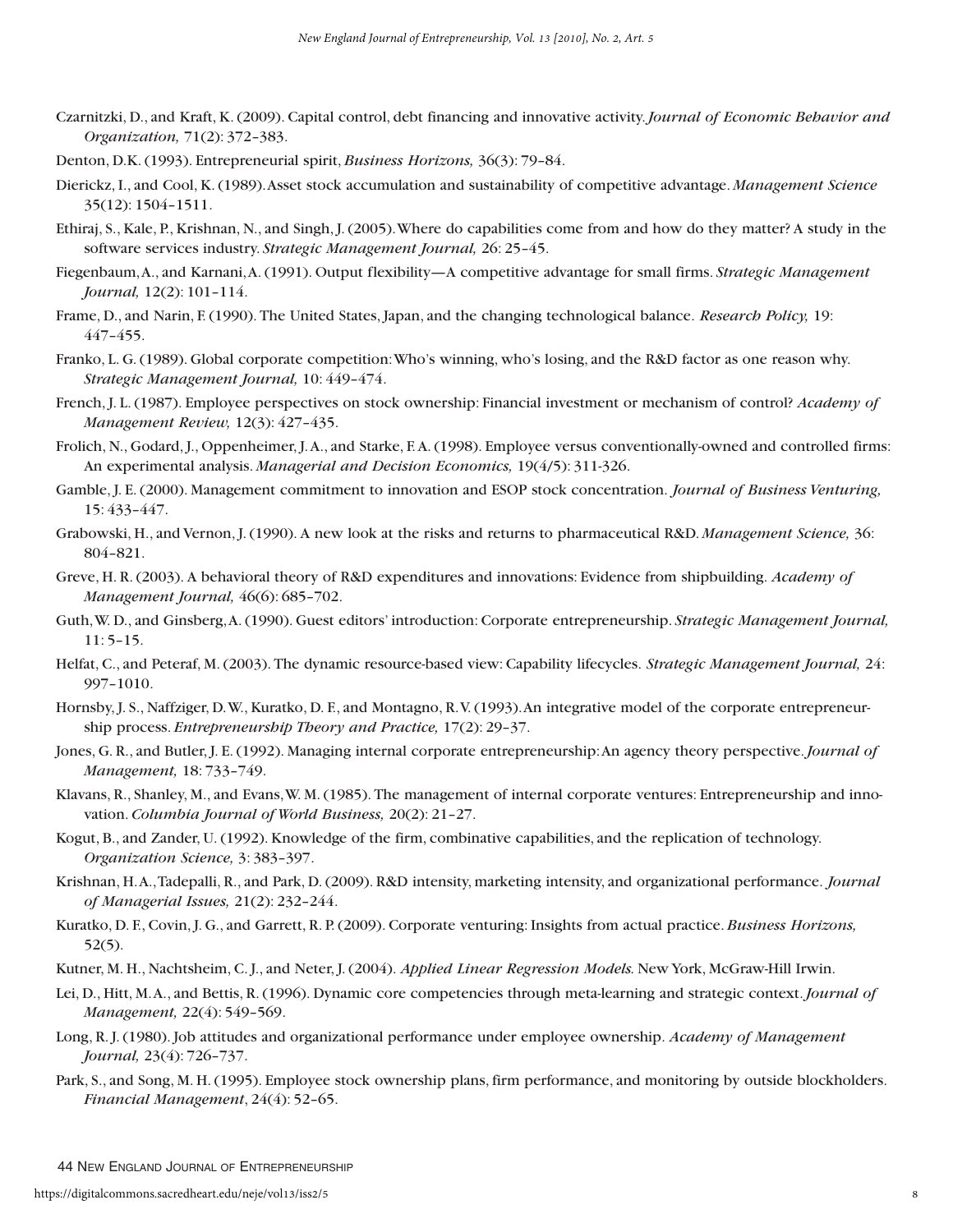Patchen, M. (1970). *Participation, Achievement, and Involvement on the Job.* Englewood Cliffs, NJ: Prentice Hall.

- Patel, P., and Pavitt, K. (1987). Is Western Europe losing the technological race? *Research Policy,* 16: 59–85.
- Paul, R. J., Ebadi,Y. M., and Dilts, D.A. (1987). Commitment in employee owned firms: Involvement or entrapment? *Quarterly Journal of Business and Economics,* 26(4): 81–99.
- Pierce, J. L., Rubenfeld, S.A., and Morgan, S. (1991). Employee ownership:A conceptual model of process and effects. *Academy Of Management Review,* 16(1): 121–144.
- Pinchot III, G. 1985. *Intrapreneuring.* New York: Harper & Row.
- Porter, M. E. (1990). *The competitve advantage of nations.* New York: Free Press.
- Pugh,W. N., Jahera, J. S., and Oswald, S. L. (2005). ESOP adoption and corporate performance: Does motive really matter? *Journal of Business & Economic Studies,* 11(1): 76–92.
- Rotondi,T. (1975). Organizational identification: Issues and implications. *Organizational Performance and Human Behavior,* 13: 95–109.
- Schildt, H.A., Maula, M., and Keil,T. (2005). Explorative and exploitative learning from external corporate ventures. *Entrepreneurship Theory and Practice,* 29(4): 493-515.
- Schollhammer, H. (1982). Internal corporate entrepreneurship, in Kent, Sexton, and Vesper (eds.), *Encyclopedia of Entrepreneurship:* 209–229. Englewood Cliffs, NJ: Prentice Hall.
- Schumpeter, J.A. (1934). *The Theory of Economic Development.* Cambridge, MA: Harvard University Press.
- Sharma, P., and Chrisman, J. J. (1999). Toward a reconciliation of the definitional issues in the field of corporate entrepreneurship. *Entrepreneurship Theory and Practice,* 23(3): 11–27.
- Stopford, J. M., and Baden-Fuller, C. (1994). Creating corporate entrepreneurship, *Strategic Management Journal,* 15(7): 521–536.
- Su,Y. S.,Tsang, E., and Peng, M. (2009). How do internal capabilities and external partnerships affect innovativeness? *Asia Pacific Journal of Management,* 26(2): 309–331.
- Thornhill S., and Amit R.(2001).A dynamic perspective of internal fit in corporate venturing. *Journal of Business Venturing,* 16(1): 25–50.
- Tishler,A., and Milstein, I. (2009). R&D wars and the effects of innovation on the success and survivability of firms in oligopoly markets. *International Journal of Industrial Organization,* 27(4): 519–531.
- Trebucq, S. (2004). The effects of ESOPS on performance and risk: Evidence from France. *Corporate Ownership and Control,* 1(4): 81–93.
- Utterback, J. M. (1994). *Mastering the Dynamics of Innovation.* Boston: Harvard Business School Press.
- van der Bij, H., Song, X. M., and Weggeman, M. (2003). An empirical investigation into the antecedents of knowledge dissemination at the strategic business unit level. *The Journal of Product Innovation Management,* 20: 163–179.
- Vassolo, R.,Anand, J., and Folta,T. (2004). Non-additivity in portfolios of exploration activities:A real options-based analysis of equity alliances in biotechnology. *Strategic Management Journal,* 25: 1045–1061.
- Vesper, K. H. (1984). The faces of corporate entrepreneurship:A pilot study. In Hornaday, J.A.,Tarpley, F., Jr., Timmons, J.A., and Vesper, K.H. (eds.), *Frontiers of entrepreneurship research:* 294–326.Wellesley, MA: Babson College.
- von Hippel E. (1977). Successful and failing internal corporate ventures: an empirical analysis.*Industrial Marketing Management,* 6: 163–174.
- Zahra, S.A. (1993).A conceptual model of entrepreneurship as firm behavior:A critique and extension. *Entrepreneurship Theory and Practice,* 17(4): 5–21.
- Zaltman, G., Duncan, R., and Holbeck, J. (1973).*Innovations and Organizations.* New York:Wiley & Sons.